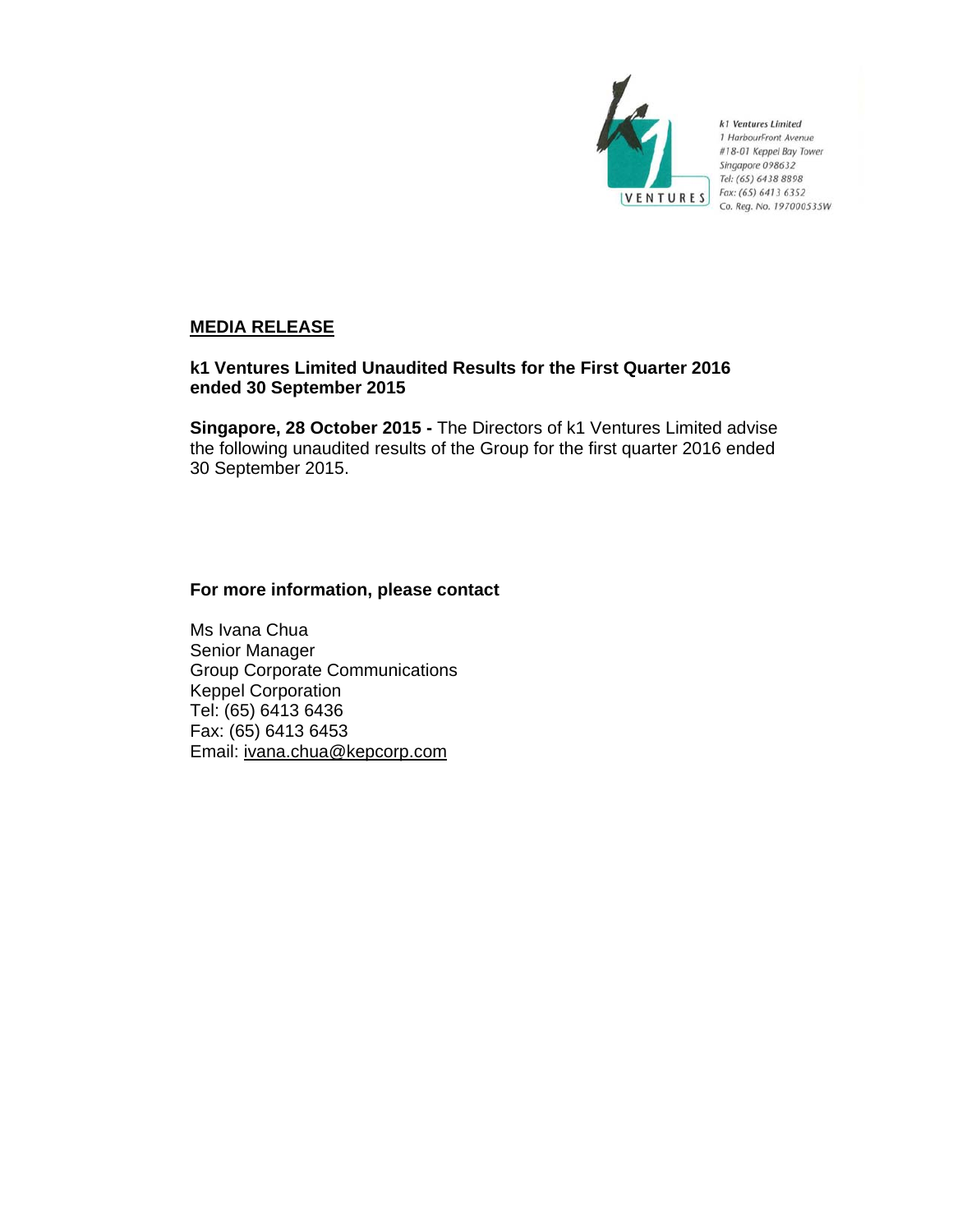# **K1 VENTURES LIMITED**

Co. Reg. No. 197000535W (Incorporated in the Republic of Singapore)

## **FIRST QUARTER 2016 FINANCIAL STATEMENTS**

## **TABLE OF CONTENTS**

| <b>Paragraph</b> | <b>Description</b>                             | <b>Page</b>  |
|------------------|------------------------------------------------|--------------|
|                  | <b>FINANCIAL STATEMENTS</b>                    | $1 - 13$     |
| 1                | <b>GROUP PROFIT AND LOSS ACCOUNT</b>           | $\mathbf{1}$ |
| $\overline{2}$   | CONSOLIDATED STATEMENT OF COMPREHENSIVE INCOME | 3            |
| 3                | <b>BALANCE SHEETS</b>                          | 4            |
| 4                | STATEMENTS OF CHANGES IN EQUITY                | 6            |
| 5                | CONSOLIDATED STATEMENT OF CASH FLOWS           | 8            |
| 6                | <b>AUDIT</b>                                   | 9            |
| $\overline{7}$   | <b>AUDITORS' REPORT</b>                        | 9            |
| 8                | <b>ACCOUNTING POLICIES</b>                     | 9            |
| 9                | CHANGES IN THE ACCOUNTING POLICIES             | 9            |
| 10               | REVIEW OF GROUP PERFORMANCE                    | 9            |
| 11               | VARIANCE FROM FORECAST STATEMENT               | 9            |
| 12               | <b>PROSPECTS</b>                               | 9            |
| 13               | <b>DIVIDEND</b>                                | 10           |
| 14               | <b>SEGMENT ANALYSIS</b>                        | 11           |
| 15               | <b>REVIEW OF SEGMENT PERFORMANCE</b>           | 12           |
| 16               | <b>INTERESTED PERSON TRANSACTIONS</b>          | 12           |
|                  | <b>CONFIRMATION BY THE BOARD</b>               | 13           |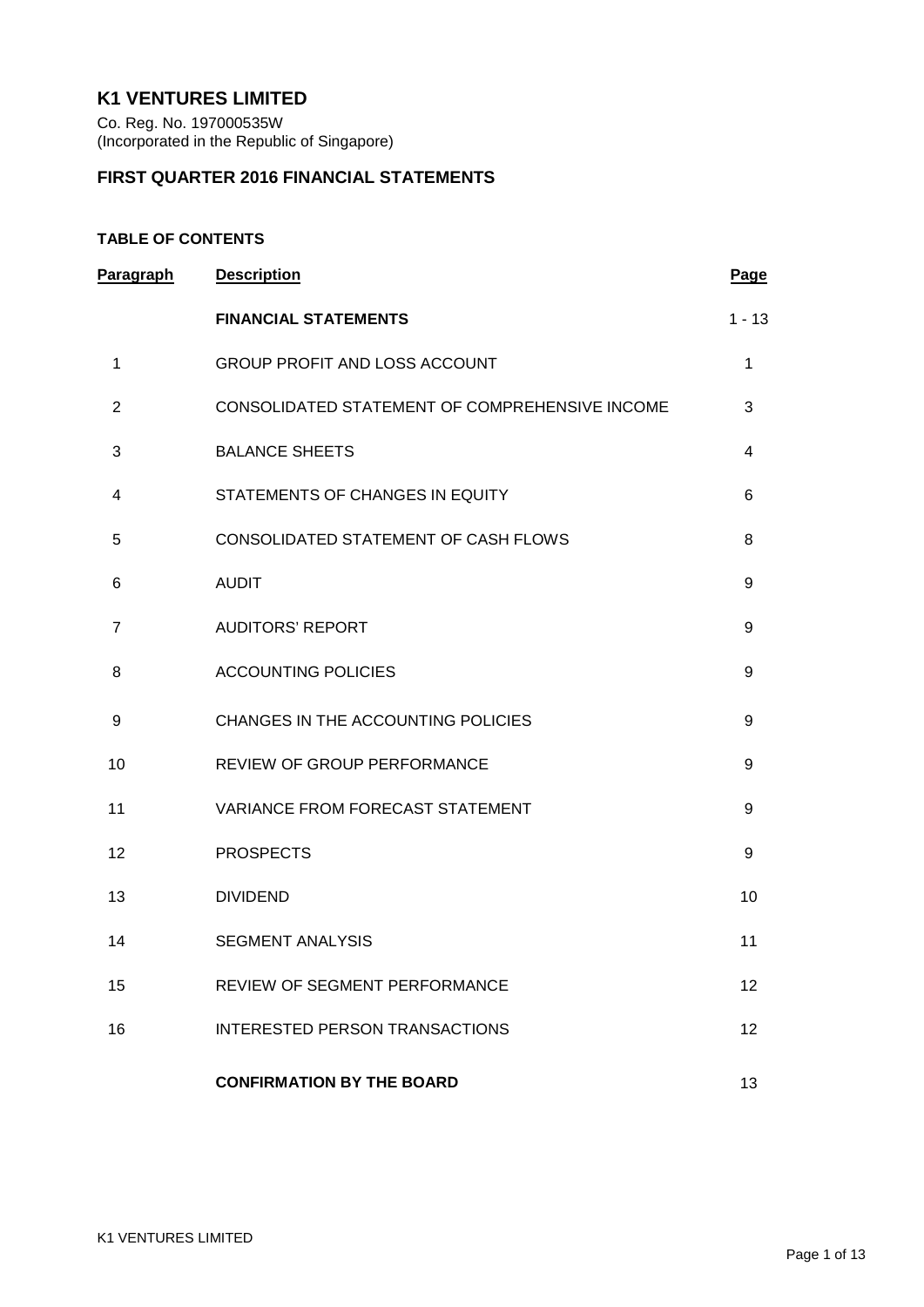# **K1 VENTURES LIMITED**

## **FIRST QUARTER 2016 FINANCIAL STATEMENTS**

## **UNAUDITED RESULTS FOR THE FIRST QUARTER ENDED 30 SEPTEMBER 2015**

The Directors of **k1 Ventures Limited** advise the following unaudited results of the Group for the first quarter ended 30 September 2015.

### **1. GROUP PROFIT AND LOSS ACCOUNT for the first quarter ended 30 September 2015**

|                                                               | Note                             | 1 Jul 15<br>to<br>30 Sep 15<br>\$'000 | 1 Jul 14<br>to<br>30 Sep 14<br>\$'000 | $+$ /(-) %               |
|---------------------------------------------------------------|----------------------------------|---------------------------------------|---------------------------------------|--------------------------|
| <b>Revenue</b>                                                | 1a                               | 89,289                                | 2,877                                 | >500.0                   |
| Staff costs<br>Other operating (expenses)/income              |                                  | (45)<br>(6, 169)                      | (38)<br>592                           | 18.4<br><b>NM</b>        |
| <b>Operating profit</b>                                       |                                  | 83,075                                | 3,431                                 | >500.0                   |
| Foreign exchange gain                                         |                                  | 5,240                                 | 476                                   | >500.0                   |
| <b>Profit before tax</b><br>Taxation<br>Profit for the period | 1 <sub>b</sub><br>1 <sub>c</sub> | 88,315<br>(983)<br>87,332             | 3,907<br>(890)<br>3,017               | >500.0<br>10.4<br>>500.0 |
| <b>Attributable to:</b>                                       |                                  |                                       |                                       |                          |
| Shareholders of the Company                                   |                                  | 87,332<br>87,332                      | 3,017<br>3,017                        | >500.0<br>>500.0         |
| <b>EBITDA</b> *                                               |                                  | 88,315                                | 3,907                                 | >500.0                   |
| Earnings per ordinary share                                   |                                  |                                       |                                       |                          |
| - basic                                                       | 1 <sub>d</sub>                   | 4.03 cts                              | $0.14$ cts                            | >500.0                   |
| - diluted                                                     | 1 <sub>d</sub>                   | 4.03 cts                              | $0.14$ cts                            | >500.0                   |

*\* EBITDA is defined as profit before tax, finance expenses, depreciation and amortisation NM - Not meaningful*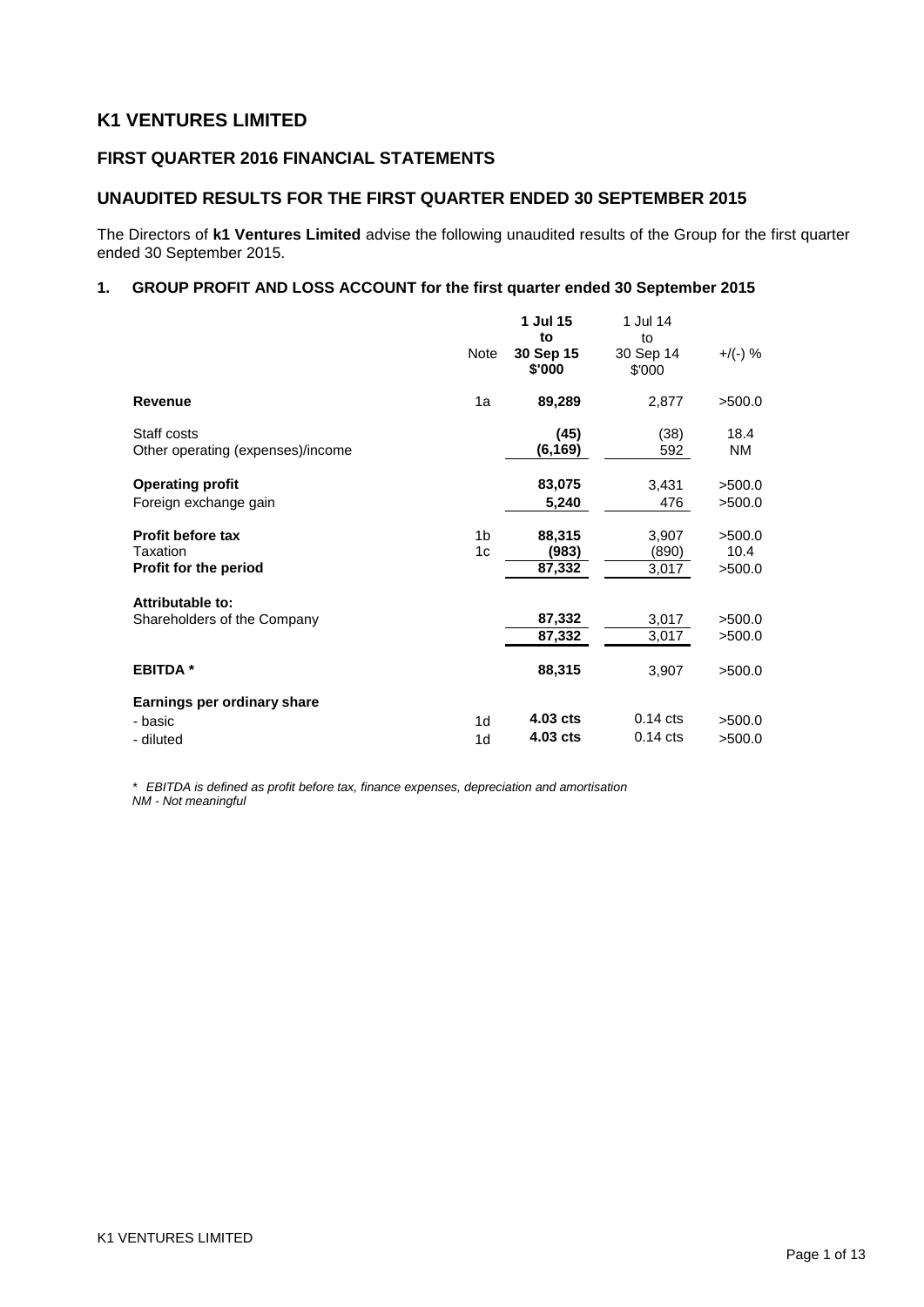## **NOTES TO GROUP PROFIT AND LOSS ACCOUNT**

## 1a. Breakdown of revenue

| \$'000<br>\$'000                     | $+$ /(-)<br>% |
|--------------------------------------|---------------|
| 2,836<br>Investment income<br>89,175 | >500.0        |
| 114<br>Interest income<br>41         | 178.0         |
| 89,289<br>2,877                      | >500.0        |

## 1b. Pre-tax profit of the Group is arrived at after crediting the following:

|                                   | 1 Jul 15<br>to<br>30 Sep 15<br>\$'000 | 1 Jul 14<br>tΟ<br>30 Sep 14<br>\$'000 | $+/(-)$<br>% |
|-----------------------------------|---------------------------------------|---------------------------------------|--------------|
| Gain on liquidation of subsidiary | $\blacksquare$                        | 1.586                                 | NM.          |

## 1c. There was no material adjustment for under or over provision of tax in respect of prior years.

## 1d. Earnings per ordinary share

|                                                                                                |            | <b>GROUP</b> |         |
|------------------------------------------------------------------------------------------------|------------|--------------|---------|
|                                                                                                | 1 Jul 15   | 1 Jul 14     | $+/(-)$ |
|                                                                                                | to         | to           | %       |
|                                                                                                | 30 Sep 15  | 30 Sep 14    |         |
| Earnings per ordinary share of the Group based on net<br>profit attributable to shareholders:- |            |              |         |
| Based on weighted average number of shares<br>(i)                                              | 4.03 cts   | $0.14$ cts   | >500.0  |
| - Weighted average number of shares ('000)                                                     | 2,165,618  | 2,165,618    |         |
| (ii)<br>On a fully diluted basis                                                               | $4.03$ cts | $0.14$ cts   | >500.0  |
| - Adjusted weighted average number of shares ('000)                                            | 2,165,618  | 2,165,618    |         |
|                                                                                                |            |              |         |
|                                                                                                |            |              |         |

## 1e. There was no extraordinary item during the period.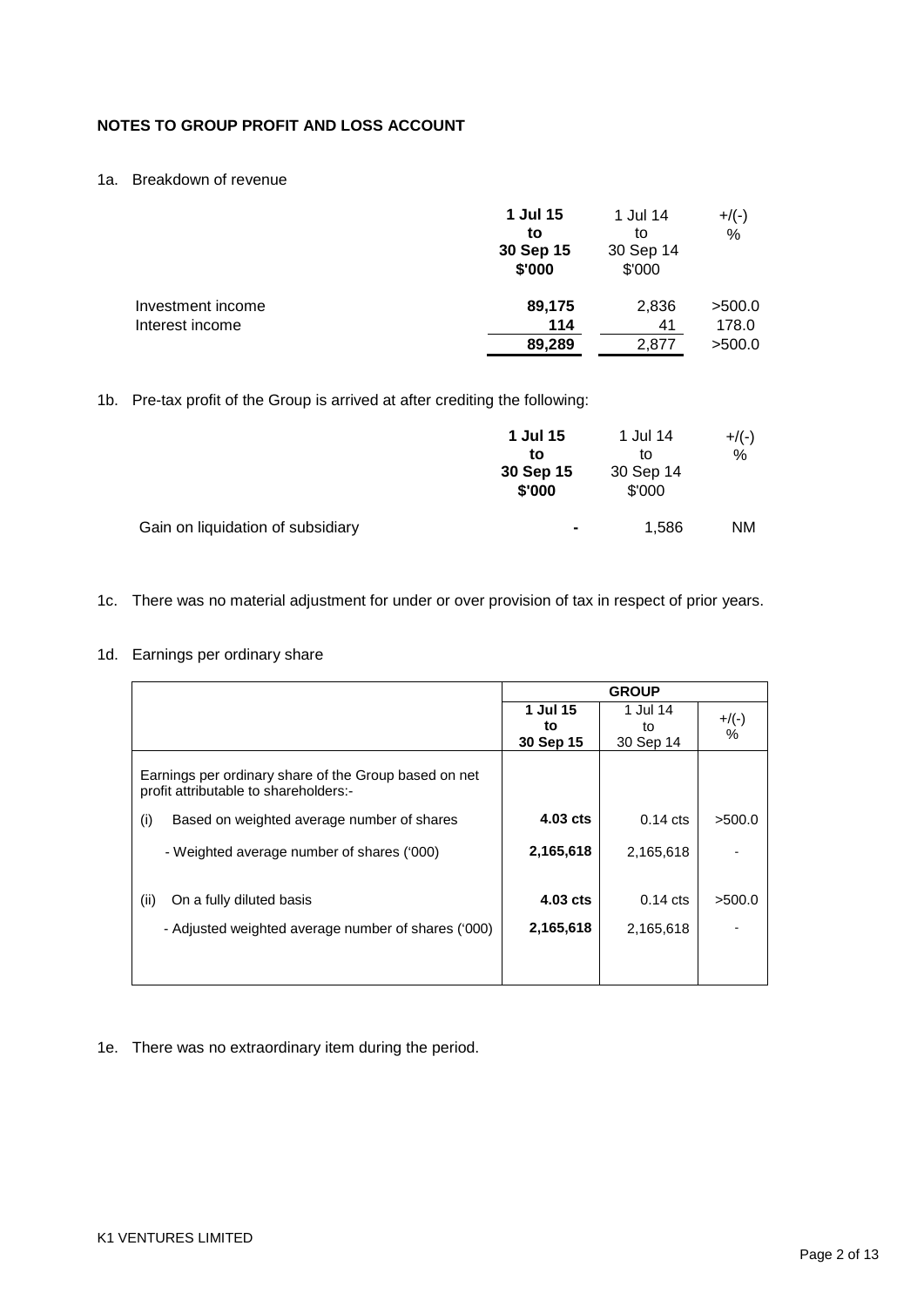## **2. CONSOLIDATED STATEMENT OF COMPREHENSIVE INCOME for the first quarter ended 30 September 2015**

|                                                                                                      | 1 Jul 15<br>to<br>30 Sep 15<br>\$'000 | 1 Jul 14<br>to<br>30 Sep 14<br>\$'000 | $+/(-)$<br>%     |
|------------------------------------------------------------------------------------------------------|---------------------------------------|---------------------------------------|------------------|
| Profit for the period                                                                                | 87,332                                | 3,017                                 | >500.0           |
| Items that may be reclassified subsequently to<br>profit & loss account:                             |                                       |                                       |                  |
| Fair value changes on available-for-sale investments                                                 | (127)                                 | (3,826)                               | (96.7)           |
| Fair value changes on available-for-sale assets<br>realised & transferred to profit and loss account | 37                                    | (93)                                  | NM               |
| Exchange differences arising on consolidation                                                        | 7,345                                 | 3,784                                 | 94.1             |
| Realisation of reserves transferred to profit and loss<br>account upon liquidation of subsidiary     |                                       | (1,586)                               | <b>NM</b>        |
| Other comprehensive income for the period                                                            | 7,255                                 | (1,721)                               | <b>NM</b>        |
| Total comprehensive income for the period                                                            | 94,587                                | 1,296                                 | >500.0           |
| Attributable to:                                                                                     |                                       |                                       |                  |
| Shareholders of the Company                                                                          | 94,587<br>94,587                      | 1,296<br>1,296                        | >500.0<br>>500.0 |
|                                                                                                      |                                       |                                       |                  |

*NM - Not meaningful*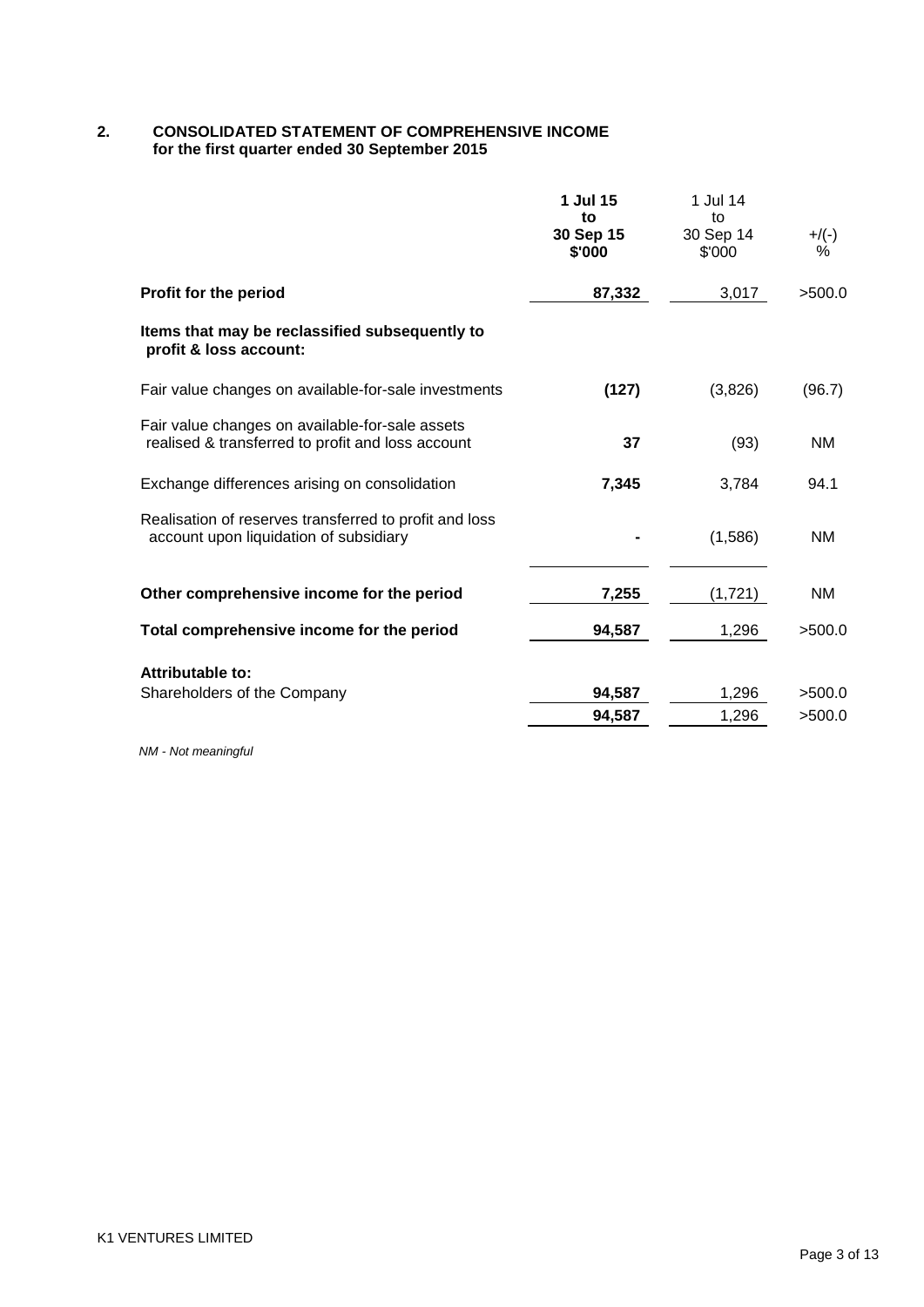# **3. BALANCE SHEETS as at 30 September 2015**

|                                                                                                              |                              | Group                        |                              | $C$ ompany                   |  |
|--------------------------------------------------------------------------------------------------------------|------------------------------|------------------------------|------------------------------|------------------------------|--|
|                                                                                                              | As at<br>30 Sep 15<br>\$'000 | As at<br>30 Jun 15<br>\$'000 | As at<br>30 Sep 15<br>\$'000 | As at<br>30 Jun 15<br>\$'000 |  |
| <b>Share capital</b><br><b>Reserves</b>                                                                      | 196,439<br>108,460           | 196,439<br>13,873            | 196,439<br>15,820            | 196,439<br>10,720            |  |
| <b>Share capital &amp; reserves</b>                                                                          | 304,899                      | 210,312                      | 212,259                      | 207,159                      |  |
| <b>Represented by:</b><br><b>Subsidiaries</b><br><b>Investments</b><br>Note receivable                       | 162,464                      | 155,111                      | 90,664<br>71,877             | 90,664<br>67,948             |  |
|                                                                                                              | 162,464                      | 155,111                      | 162,541                      | 158,612                      |  |
| <b>Current assets</b><br><b>Debtors</b><br>Amounts due from subsidiaries<br>Bank balances, deposits and cash | 14,639<br>135,062            | 14,004<br>46,983             | 11,695<br>26<br>42,178       | 11,024<br>26<br>41,367       |  |
|                                                                                                              | 149,701                      | 60,987                       | 53,899                       | 52,417                       |  |
| <b>Current liabilities</b><br>Creditors<br>Provision for taxation                                            | 1,715<br>3,527<br>5,242      | 573<br>3,300<br>3,873        | 690<br>3,491<br>4,181        | 570<br>3,300<br>3,870        |  |
| <b>Net current assets</b>                                                                                    | 144,459                      | 57,114                       | 49,718                       | 48,547                       |  |
| <b>Non-current liabilities</b><br>Deferred taxation                                                          | 2,024<br>2,024               | 1,913<br>1,913               |                              |                              |  |
| <b>Net assets</b>                                                                                            | 304,899                      | 210,312                      | 212,259                      | 207,159                      |  |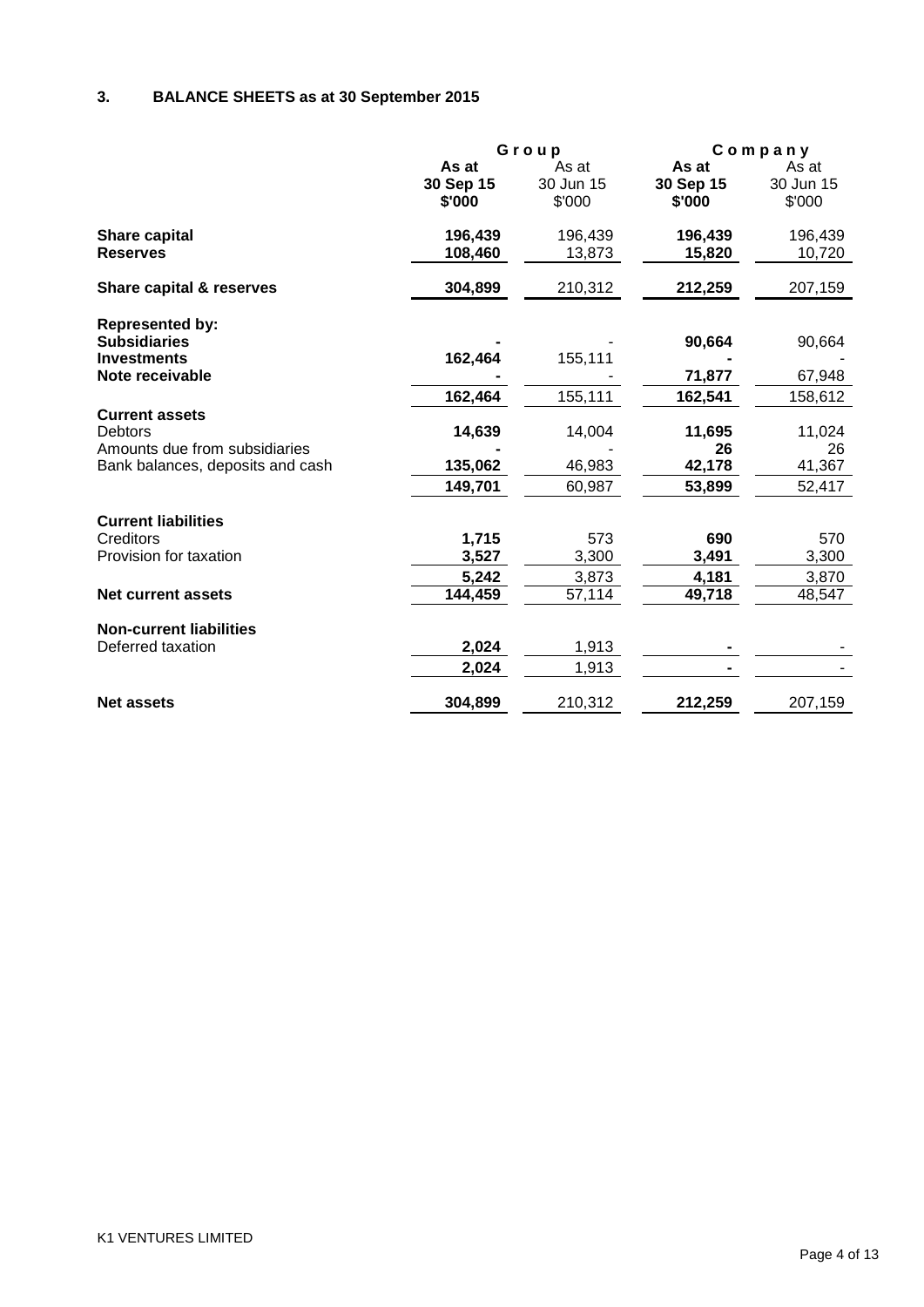### **NOTES TO BALANCE SHEETS**

### 3a. Group's borrowings and debt securities

As at 30 September 2015, the Group did not have any borrowing (30 June 2015: Nil).

### 3b. Net asset value

|                                                  | <b>GROUP</b> |           |           |           | <b>COMPANY</b> |           |
|--------------------------------------------------|--------------|-----------|-----------|-----------|----------------|-----------|
|                                                  | As at        | As at     |           | As at     | As at          |           |
|                                                  | 30 Sep 15    | 30 Jun 15 | $+$ /(-)% | 30 Sep 15 | 30 Jun 15      | $+/(-)$ % |
|                                                  |              |           |           |           |                |           |
| Net asset value<br>per ordinary share #          | \$0.14       | \$0.10    | 40.0      | \$0.10    | \$0.10         |           |
| Net tangible asset value<br>per ordinary share # | \$0.14       | \$0.10    | 40.0      | \$0.10    | \$0.10         |           |

# Based on issued share capital of 2,165,618,003 ordinary shares as at the end of the financial period (30 June 2015: 2,165,618,003).

### 3c. Balance sheet review

Group shareholders' funds increased from \$210.3 million at 30 June 2015 to \$304.9 million at 30 September 2015. The increase was attributable to net profit for the period of \$87.3 million and currency translation adjustments of \$7.3 million. The profit for the period was the result of investment income from Knowledge Universe Holdings LLC ("KUH") pertaining to the receipt of a cash distribution of approximately \$85.6 million.

Group total assets increased from \$216.1 million at 30 June 2015 to \$312.2 million at 30 September 2015 due to the receipt of above-mentioned cash distribution from KUH, and an increase in investments attributable to the strengthening of the US dollar.

Group total liabilities increased from \$5.8 million at 30 June 2015 to \$7.3 million at 30 September 2015, due mainly to an increase in creditors.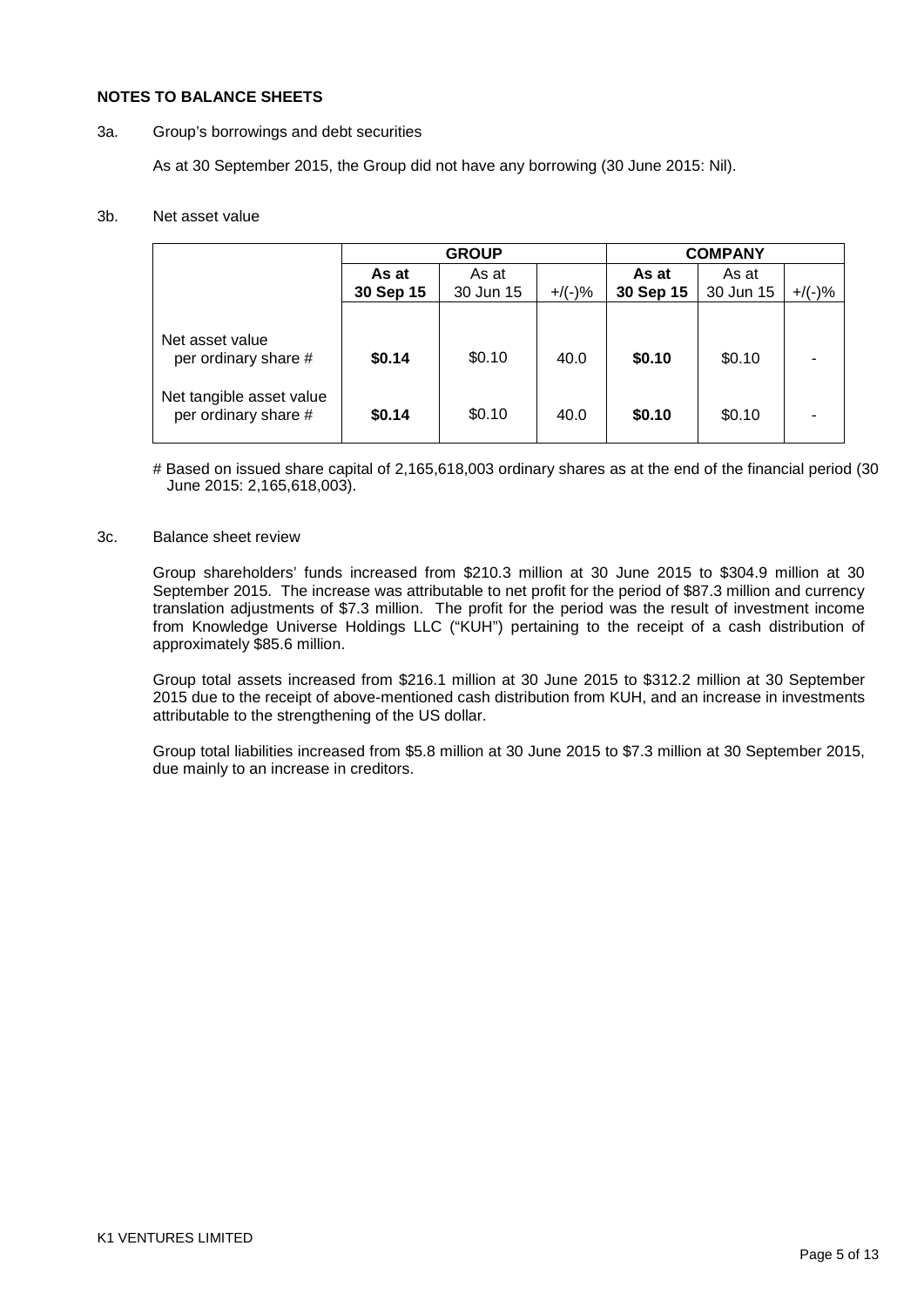## **4. STATEMENTS OF CHANGES IN EQUITY for the first quarter ended 30 September 2015**

## 4a. Group Statement of Changes in Equity

|                                           |              |                 | Attributable to owners of the Company |                 |                 |
|-------------------------------------------|--------------|-----------------|---------------------------------------|-----------------|-----------------|
|                                           |              |                 | Foreign                               |                 |                 |
|                                           |              |                 | <b>Exchange</b>                       |                 | <b>Share</b>    |
|                                           | <b>Share</b> | Capital         | <b>Translation</b>                    | Revenue         | Capital &       |
|                                           | Capital      | <b>Reserves</b> | <b>Account</b>                        | <b>Reserves</b> | <b>Reserves</b> |
|                                           | \$'000       | \$'000          | \$'000                                | \$'000          | \$'000          |
| 2016                                      |              |                 |                                       |                 |                 |
| As at 1 July 2015                         | 196,439      | (155)           | (13, 391)                             | 27,419          | 210,312         |
| Total comprehensive income for the period |              |                 |                                       |                 |                 |
| Profit for the period                     |              |                 |                                       | 87,332          | 87,332          |
| Other comprehensive income*               |              | (90)            | 7,345                                 |                 | 7,255           |
| Total comprehensive income for the period |              | (90)            | 7,345                                 | 87,332          | 94,587          |
| As at 30 September 2015                   | 196,439      | (245)           | (6,046)                               | 114,751         | 304,899         |
| 2015                                      |              |                 |                                       |                 |                 |
| As at 1 July 2014                         | 196,439      | (8, 120)        | (20.915)                              | 89,115          | 256,519         |
| Total comprehensive income for the period |              |                 |                                       |                 |                 |
| Profit for the period                     |              |                 |                                       | 3,017           | 3,017           |
| Other comprehensive income*               |              | (3,919)         | 2,198                                 |                 | (1,721)         |
| Total comprehensive income for the period |              | (3,919)         | 2,198                                 | 3,017           | 1,296           |
| As at 30 September 2014                   | 196,439      | (12,039)        | (18, 717)                             | 92,132          | 257,815         |

∗ Details of other comprehensive income have been included in the consolidated statement of comprehensive income.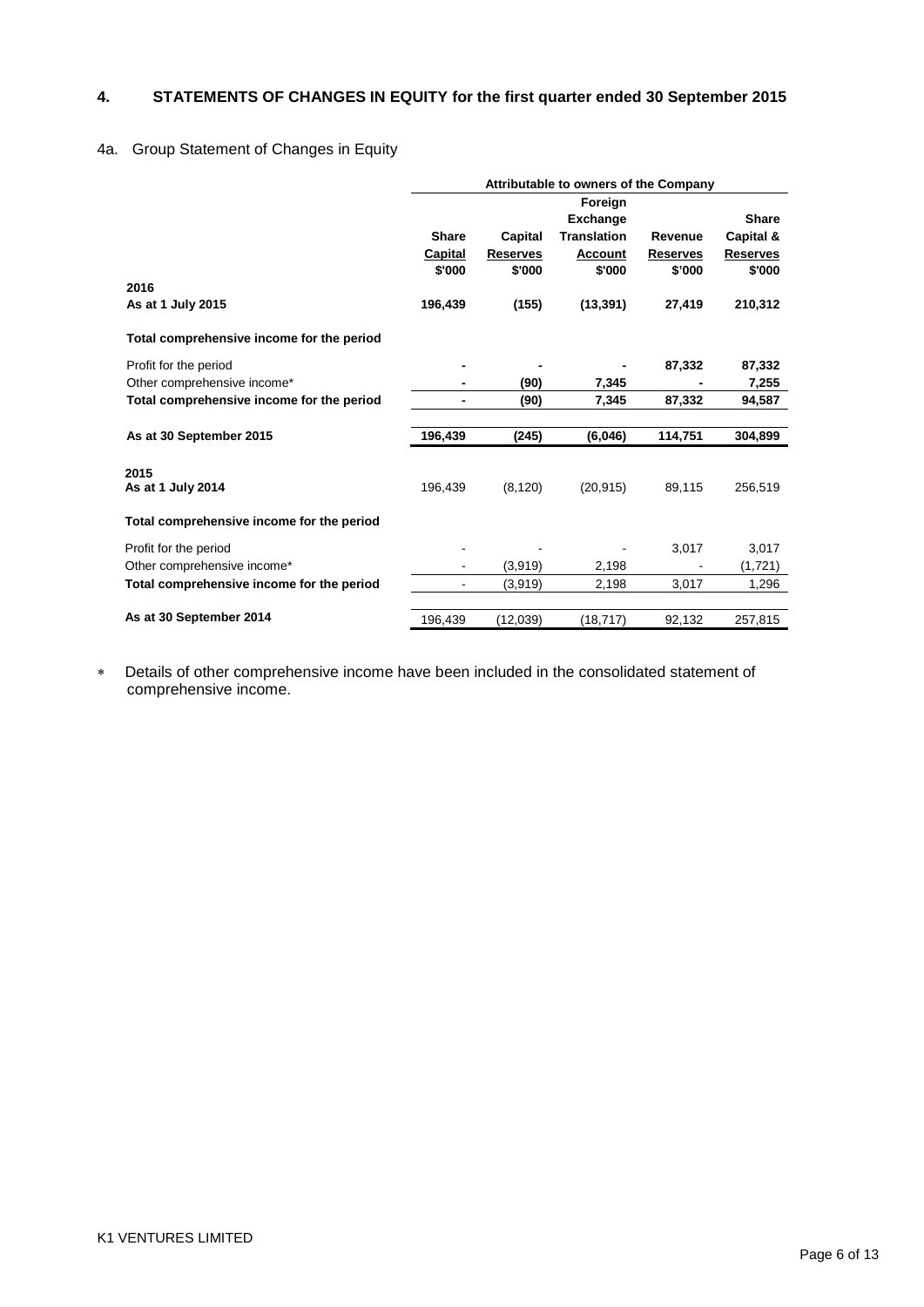### 4b. Statement of Changes in Equity of the Company

|                                           | <b>Share</b><br>Capital<br>\$'000 | Capital<br><b>Reserves</b><br>\$'000 | Revenue<br><b>Reserves</b><br>\$'000 | Total<br>\$'000 |
|-------------------------------------------|-----------------------------------|--------------------------------------|--------------------------------------|-----------------|
| 2016<br>As at 1 July 2015                 | 196,439                           |                                      | 10,720                               | 207,159         |
| Total comprehensive income for the period |                                   |                                      |                                      |                 |
| Profit for the period                     |                                   | -                                    | 5,100                                | 5,100           |
| Total comprehensive income for the period |                                   | -                                    | 5,100                                | 5,100           |
| As at 30 September 2015                   | 196,439                           | -                                    | 15,820                               | 212,259         |
| 2015<br>As at 1 July 2014                 | 196,439                           | (924)                                | 6,512                                | 202,027         |
| Total comprehensive income for the period |                                   |                                      |                                      |                 |
| Profit for the period                     |                                   |                                      | 56,486                               | 56,486          |
| Total comprehensive income for the period | $\blacksquare$                    |                                      | 56,486                               | 56,486          |
|                                           |                                   |                                      |                                      |                 |
| As at 30 September 2014                   | 196,439                           | (924)                                | 62,998                               | 258,513         |

#### 4c. Share capital

Since 30 June 2015, there was no issue of ordinary shares by the Company.

As at 30 September 2015, there was no option (30 September 2014: nil) to take up unissued ordinary shares of the Company.

The issued share capital of the Company as at 30 September 2015 was 2,165,618,003 ordinary shares (30 September 2014: 2,165,618,003 ordinary shares).

As at 30 September 2015, the Company was not holding any treasury shares (30 September 2014: nil).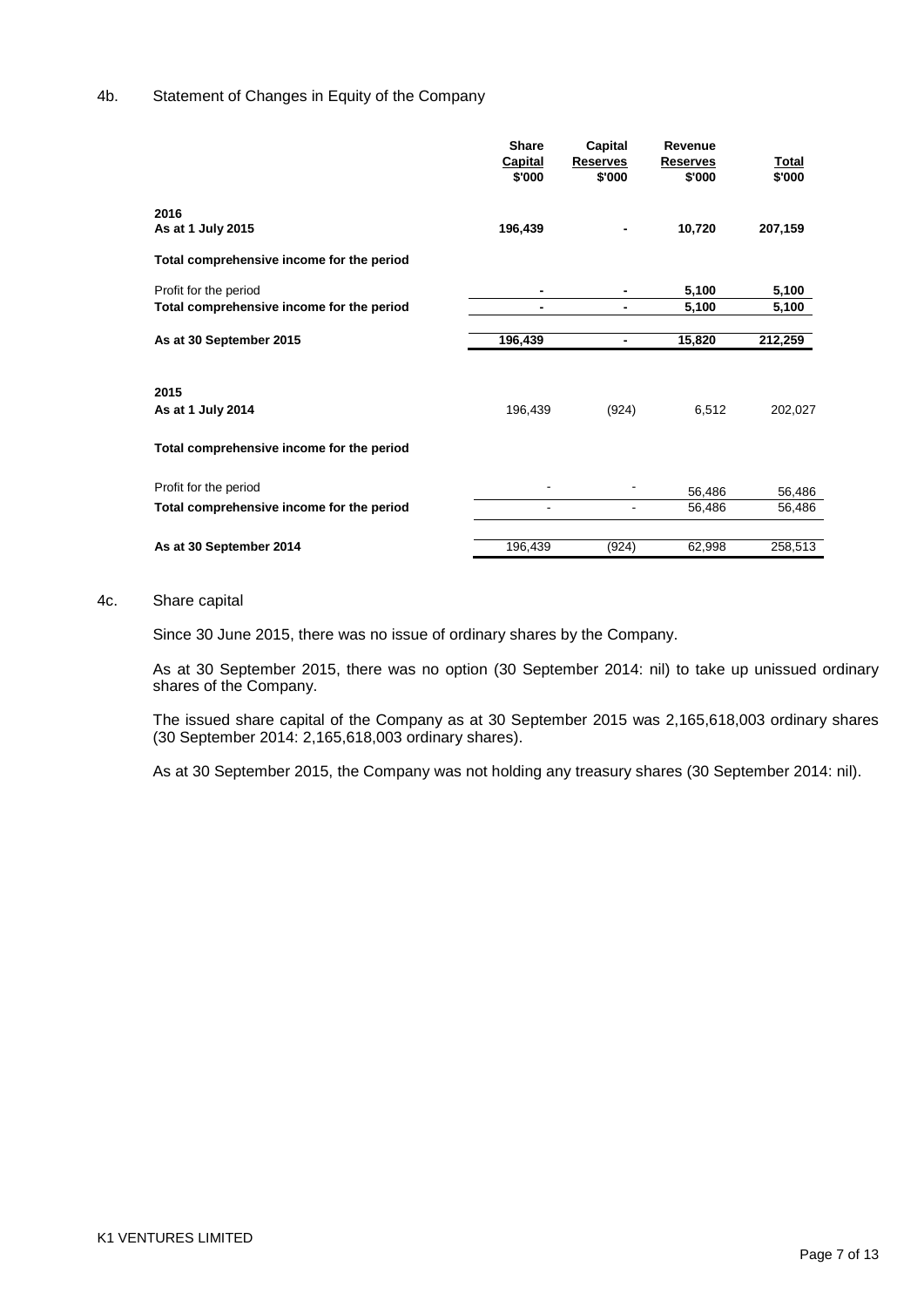# **5. CONSOLIDATED STATEMENT OF CASH FLOWS for the first quarter ended 30 September 2015**

|                                                                    |             | 1 Jul 15  | 1 Jul 14  |
|--------------------------------------------------------------------|-------------|-----------|-----------|
|                                                                    | <b>Note</b> | to        | to        |
|                                                                    |             | 30 Sep 15 | 30 Sep 14 |
|                                                                    |             | \$'000    | \$'000    |
| <b>CASH FLOWS FROM OPERATING ACTIVITIES</b>                        |             |           |           |
| Operating profit                                                   |             | 83,075    | 3,431     |
| Adjustments:                                                       |             |           |           |
| Amortised debt discount                                            |             | (693)     | (661)     |
| Cash flow from operations before changes in working capital        |             | 82,382    | 2,770     |
| Working capital changes:                                           |             |           |           |
| <b>Debtors</b>                                                     |             | (554)     | 774       |
| Creditors                                                          |             | 1,142     | (1,214)   |
| Translation of foreign subsidiaries and others                     |             | 2,327     | (1,095)   |
| <b>Cash from operations</b>                                        |             | 85,297    | 1,235     |
| Income taxes paid, net of refunds received                         |             | (683)     | (447)     |
| Net cash generated from operating activities                       |             | 84,614    | 788       |
| <b>CASH FLOWS FROM INVESTING ACTIVITIES</b>                        |             |           |           |
| Net proceeds from disposal and capital distribution of investments |             | 2,279     | 2,493     |
| Net cash from investing activities                                 |             | 2,279     | 2,493     |
| Net increase in cash and cash equivalents                          |             | 86,893    | 3,281     |
| Cash and cash equivalents as at beginning of period                |             | 46,983    | 70,602    |
| Effects of exchange rate changes on cash and cash equivalents      |             | 1,186     | 476       |
| Cash and cash equivalents at end of period                         | 5a          | 135,062   | 74,359    |

## **NOTE TO CONSOLIDATED STATEMENT OF CASH FLOWS**

5a. Deposits, bank balances and cash

|                                  | As at               | As at               |
|----------------------------------|---------------------|---------------------|
|                                  | 30 Sep 15<br>\$'000 | 30 Sep 14<br>\$'000 |
| Bank balances, deposits and cash | 108.282             | 27,501              |
| Deposits with related parties    | 26.780              | 46,858              |
| Cash and cash equivalents        | 135.062             | 74,359              |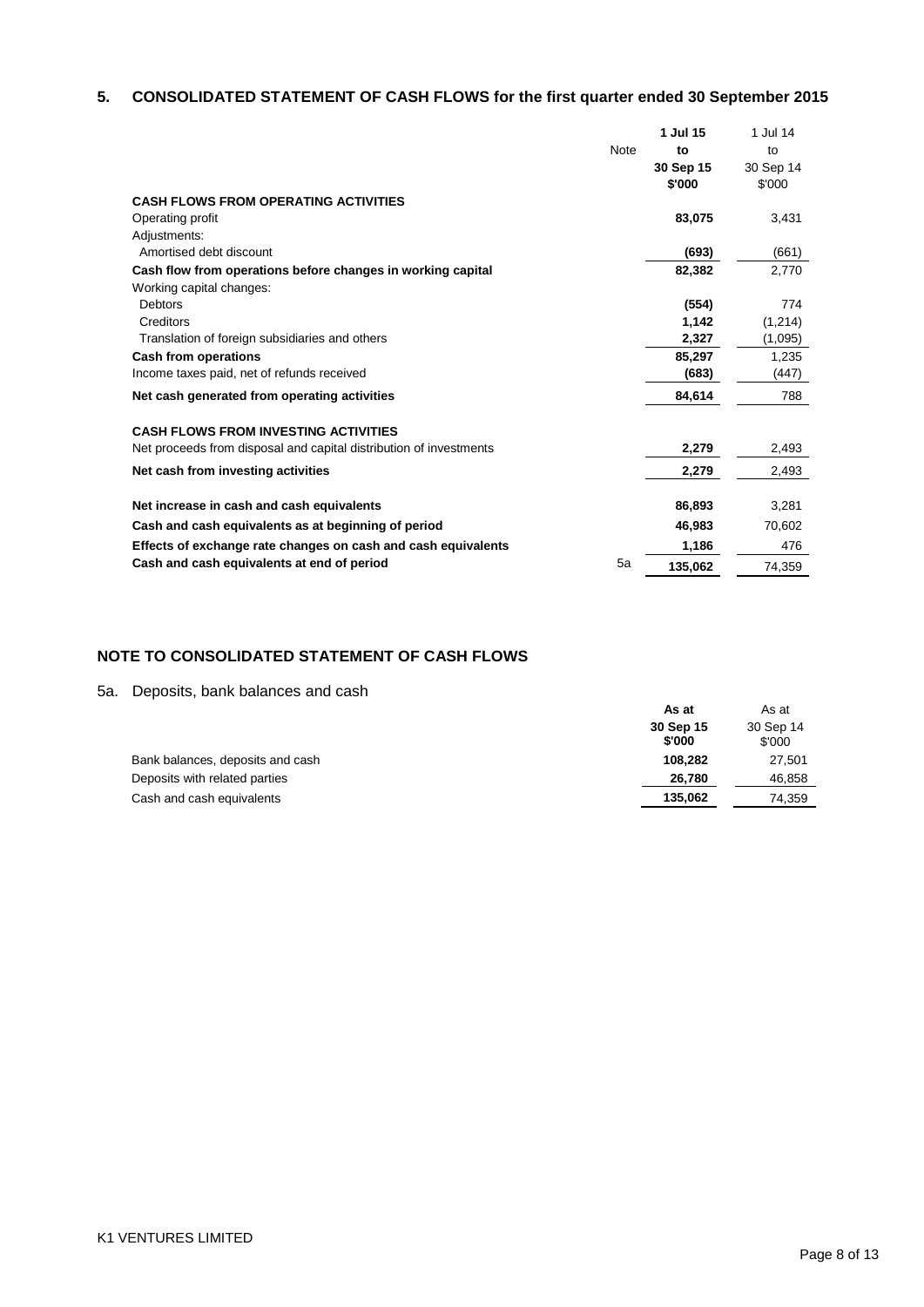## **6. AUDIT**

The financial statements have not been audited nor reviewed by the Company's auditors.

### **7. AUDITORS' REPORT**

Not applicable

### **8. ACCOUNTING POLICIES**

The Group has applied the same accounting policies and methods of computation in the financial statements for the current financial period compared with those of the audited financial statements as at 30 June 2015.

### **9. CHANGES IN THE ACCOUNTING POLICIES**

The Group adopted the new/revised FRS that are relevant to the Group and effective for annual periods beginning on or after 1 July 2015. The adoption of these new and revised FRSs did not result in any substantial impact on the financial statements of the Group.

### **10. REVIEW OF GROUP PERFORMANCE**

Group revenue was \$89.3 million for the first quarter ended 30 September 2015 compared to \$2.9 million in the prior year period driven by an increase in investment income from KUH, attributable to the receipt of a cash distribution of approximately \$85.6 million.

Group operating profit was \$83.1 million for the quarter ended 30 September 2015 compared to \$3.4 million in the corresponding prior year period, and Group profit before tax was \$88.3 million compared to \$3.9 million in the previous year. The increase in Group profit before tax was due to the abovementioned increase in investment income from KUH and a foreign exchange gain of \$5.2 million, partially offset by an increase in Group operating expenses. The Group foreign exchange gain of \$5.2 million for the quarter includes a gain of \$3.9 million from the revaluation of assets that were distributed upon the voluntary liquidation of a wholly-owned subsidiary, K-1 Holdings Equity Inc. The increase in Group operating expenses was mainly attributable to the Greenstreet carried interest related to the proceeds received by the Group from the KUH investment. Group EBITDA of \$88.3 million was \$84.4 million above the prior year period driven by investment income from KUH.

Group taxation was \$983,000 for the first quarter compared to \$890,000 in the prior year period. Group profit attributable to shareholders was \$87.3 million compared to \$3.0 million in the previous year, and earnings per share were 4.03 cents.

In the opinion of the Directors, no factor has arisen between 30 September 2015 and the date of this report which would materially affect the results of the Group and the Company for the period just ended.

### **11. VARIANCE FROM FORECAST STATEMENT**

No forecast for the first quarter ended 30 September 2015 was previously provided.

### **12. PROSPECTS**

The Board has determined that the Company will not be making any new investments, but will focus its efforts on managing the current portfolio of assets and, at the appropriate time, realizing such assets. This will enable the Company to maximize value from the proceeds from any realization of assets and to return the same to shareholders as appropriate.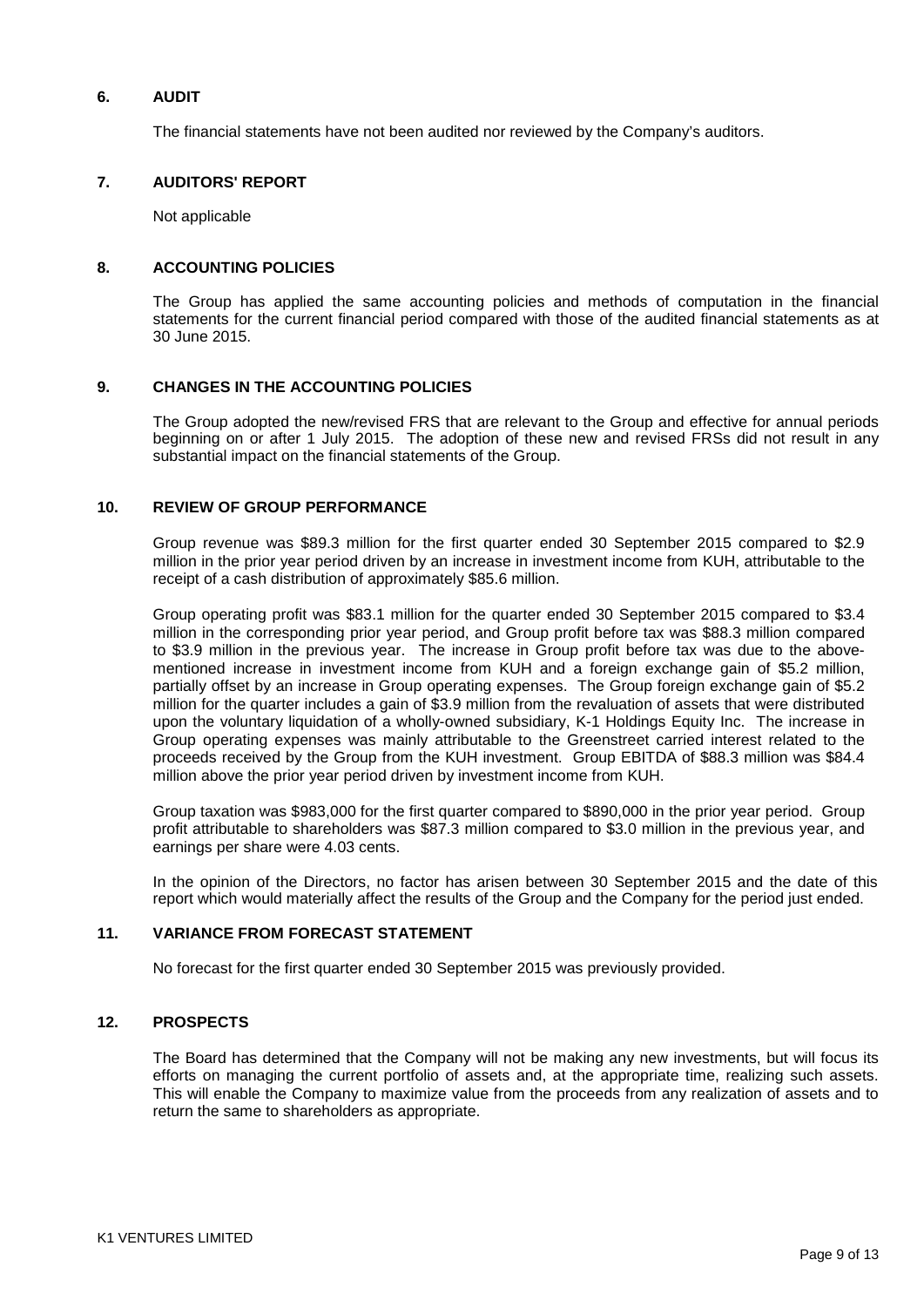## **13. DIVIDEND**

### 13a. Current Financial Period Reported On

Any dividend recommended for the current financial period reported on? No.

13b. Corresponding Period of the Immediately Preceding Financial Year

For the preceding financial period, a tax exempt one-tier interim dividend of 2.5 cents per share in respect of the financial year ended 30 June 2015 was paid on 14 November 2014.

13c. Date Payable

Not applicable.

13d. Books Closure Date

Not applicable.

13d. If no dividend has been declared/recommended, a statement to that effect.

No dividend has been declared for the quarter ended 30 September 2015.

For the year ended 30 June 2015, the Board of Directors had proposed a capital distribution of 1.5 cents per share out of the Company's share capital. The capital distribution will be subject to the approval of shareholders at the Extraordinary General Meeting to be held on 29 October 2015 and the Court sanction. Subject to the above conditions being satisfied, the capital distribution to shareholders is expected to be made on or around 3 December 2015.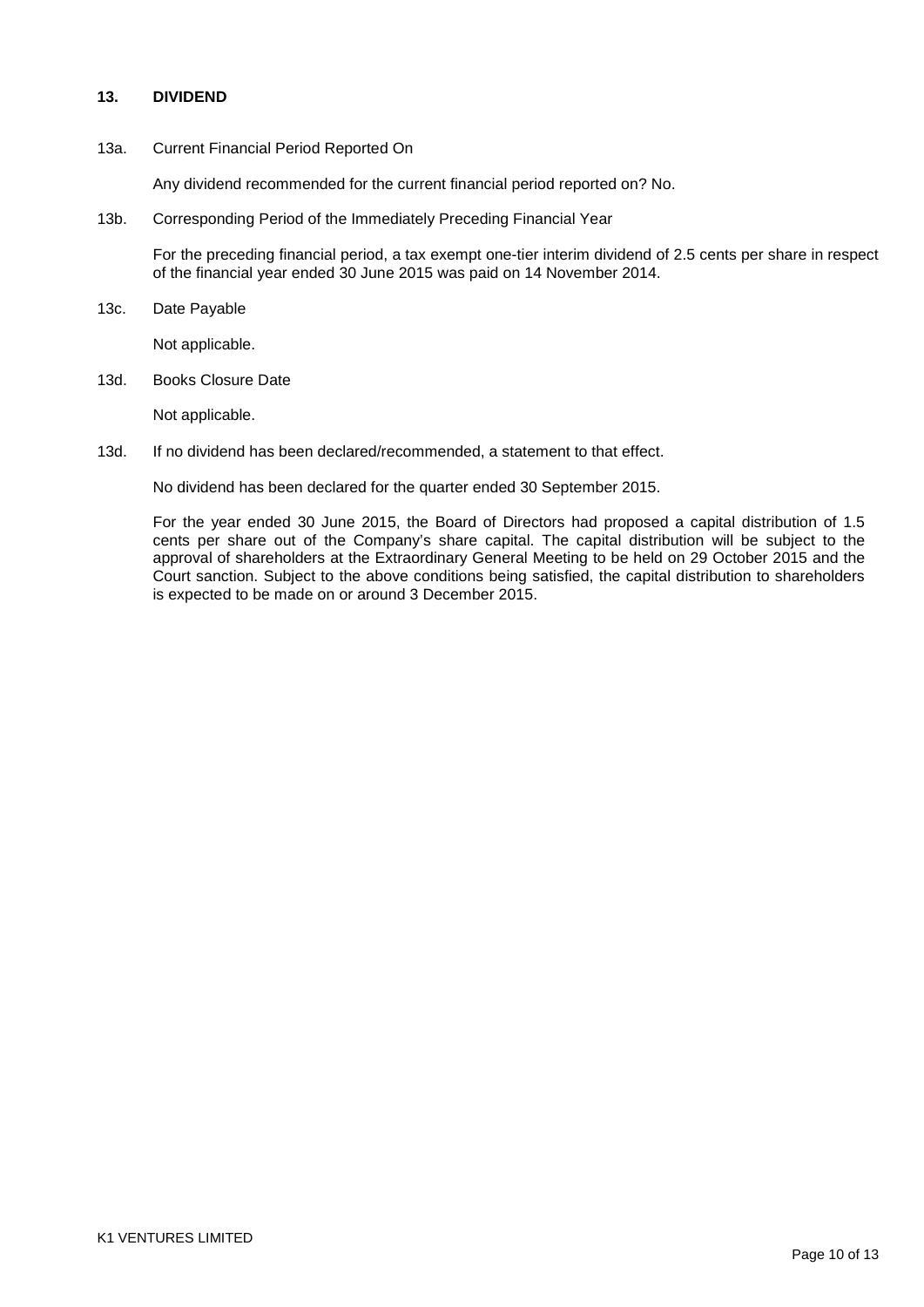### **14. SEGMENT ANALYSIS**

### **Geographical Information**

### **First quarter ended 30 September 2015**

|                    | <b>Singapore</b> | USA     | Total   |
|--------------------|------------------|---------|---------|
|                    | \$'000           | \$'000  | \$'000  |
| External sales     | 48               | 89.241  | 89.289  |
| Non-current assets | $\blacksquare$   | 162.464 | 162.464 |

### **First quarter ended 30 September 2014**

|                    | <b>Singapore</b>         | <u>USA</u> | Others | Total   |
|--------------------|--------------------------|------------|--------|---------|
|                    | \$'000                   | \$'000     | \$'000 | \$'000  |
| External sales     | 31                       | 2.844      | 17.204 | 2.877   |
| Non-current assets | $\overline{\phantom{a}}$ | 157.375    |        | 174.579 |

#### Notes:

- (a) The Group is organised into business units based on their products and services, and has only one reportable operating segment: Investments. The Group's Investment activities consist of the Group's investments in quoted and unquoted investments.
- (b) The Group's operating segment operates in three main geographical areas. The operating activities and investment activities are predominantly in the USA. Singapore is the home country of the Company and its assets are mainly cash and cash equivalents.
- (c) For the quarters ended 30 September 2015 and 30 September 2014, no single external customer accounted for 10% or more of the Group's revenue.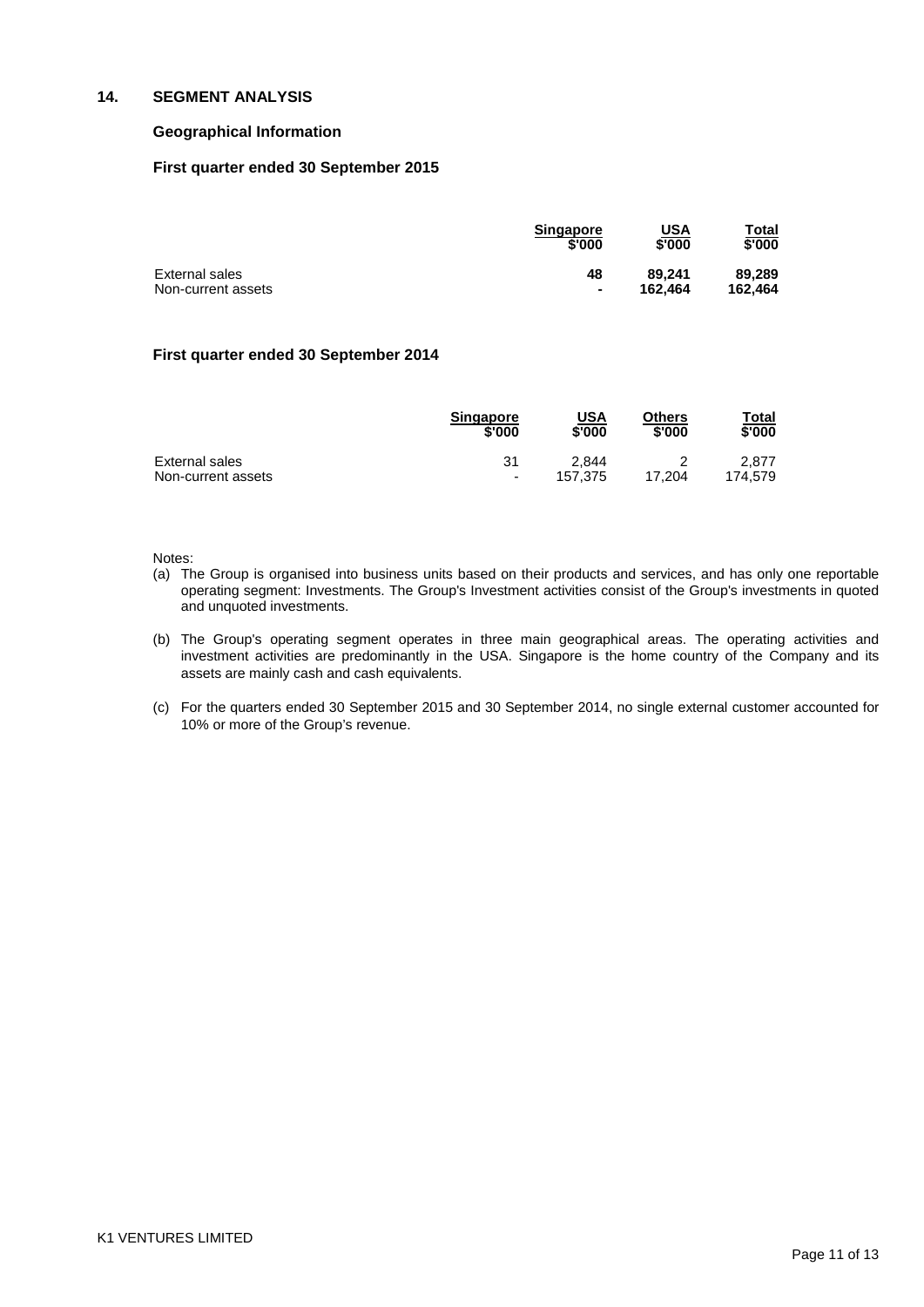## **15. REVIEW OF SEGMENT PERFORMANCE**

Not applicable.

## **16. INTERESTED PERSON TRANSACTIONS**

The Group has obtained a general mandate from shareholders of the Company for interested person transactions in the Annual General Meeting held on 28 October 2014. During the quarter ended 30 September 2015, the following interested person transactions were entered into by the Group:

|                                                                                 | Aggregate value of all<br>interested person<br>transactions during the<br>financial year under<br>review (excluding<br>transactions less than<br>\$100,000 and<br>transactions conducted<br>under shareholders'<br>mandate pursuant to |                     | Aggregate value of all<br>interested person<br>transactions conducted<br>under a shareholders'<br>mandate pursuant to<br>Rule 920 of the SGX |                     |
|---------------------------------------------------------------------------------|----------------------------------------------------------------------------------------------------------------------------------------------------------------------------------------------------------------------------------------|---------------------|----------------------------------------------------------------------------------------------------------------------------------------------|---------------------|
| Name of Interested Person                                                       | Rule 920)                                                                                                                                                                                                                              |                     | Listing Manual.                                                                                                                              |                     |
|                                                                                 | 1 Jul 15                                                                                                                                                                                                                               | 1 Jul 14            | 1 Jul 15                                                                                                                                     | 1 Jul 14            |
|                                                                                 | to                                                                                                                                                                                                                                     | to                  | to                                                                                                                                           | to                  |
|                                                                                 | 30 Sep 15<br>\$'000                                                                                                                                                                                                                    | 30 Sep 14<br>\$'000 | 30 Sep 15<br>\$'000                                                                                                                          | 30 Sep 14<br>\$'000 |
| <b>General Transactions</b><br><b>KCL Group*</b><br><b>Greenstreet Partners</b> |                                                                                                                                                                                                                                        |                     | 406<br>4,896                                                                                                                                 | 595<br>689          |
| <b>Corporate Treasury Transactions</b><br><b>KCL Group</b>                      | -                                                                                                                                                                                                                                      |                     | 26,828                                                                                                                                       | 46,891              |
| Total                                                                           |                                                                                                                                                                                                                                        |                     | 32,130                                                                                                                                       | 48,175              |

\* This amount includes the full financial year transaction with the interested person as per agreement.

## **BY ORDER OF THE BOARD**

Winnie Mak Company Secretary 28 October 2015